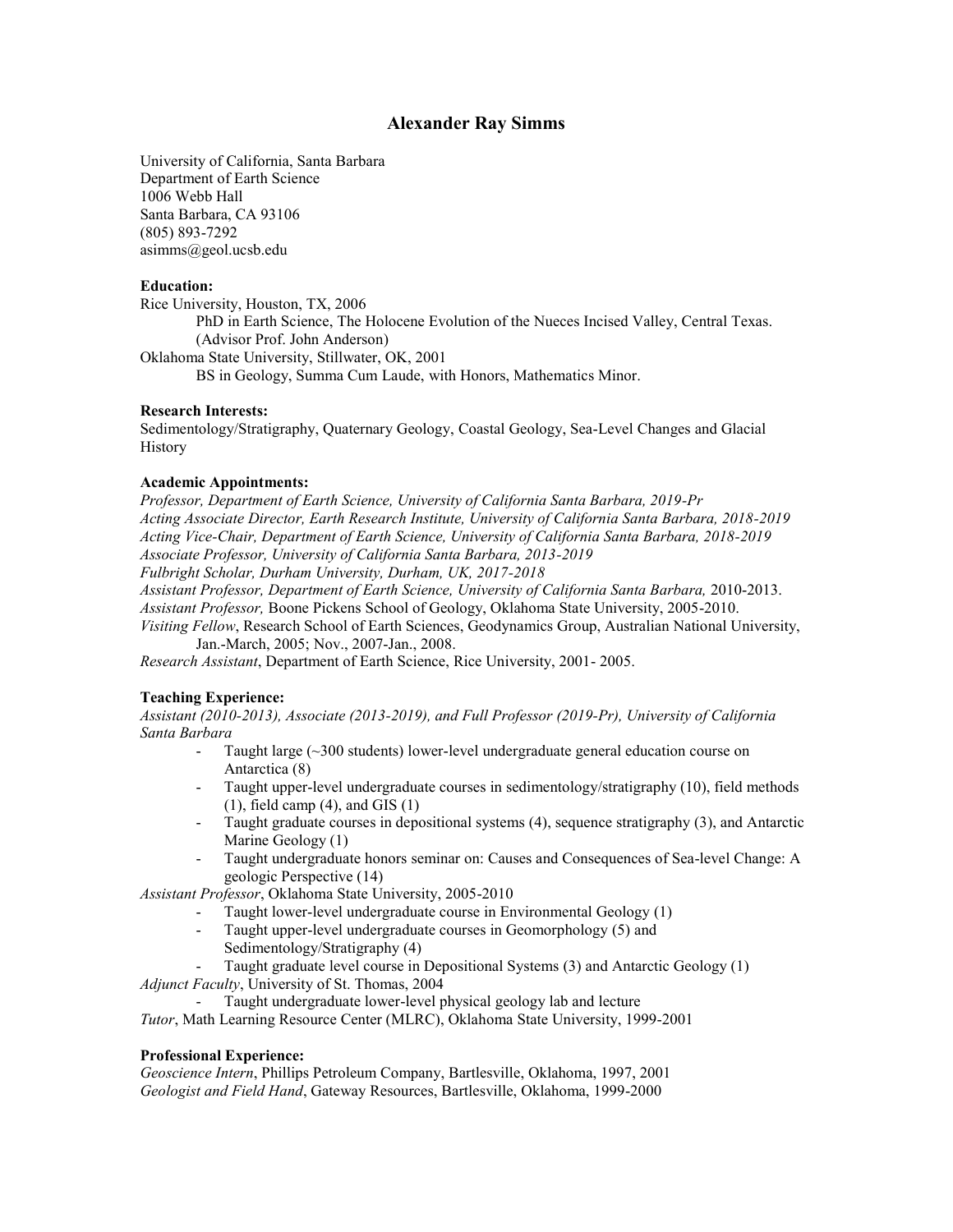# **Awards:**

Internal:

"Most Helpful Faculty", 2018-2019 – Royal Society of Goleta (UCSB Earth Science Graduate Student Association)

"Faculty of the Year", 2016-2017 – Royal Society of Goleta (UCSB Earth Science Graduate Student Association)

# External:

Fulbright Scholar – Durham University, UK, 2017-2018 Antarctic Service Medal, 2010 National Science Foundation Graduate Fellowship, 2003-2005

# **Research Grants:**

- **Simms, A.R.** NHERP: United States Geological Survey (USGS). Constraining the ages and slip across strands of the Hosgri and Los Osos fault zones, central California. \$74, 090. 7/1/21-6/30/23.
- **Simms, A.R.** NHERP: United States Geological Survey (USGS). Do the marshes of Tomales Bay, California record old earthquakes along the San Andreas Fault Zone? \$21,929. 7/1/21-6/30/22.
- **Simms, A.R.**, and Kluesner, J. Pacific Gas and Electric Co. (PGE). Refining the age of offset offshore geomorphic and depositional features along the Hosgri, Los Osos, and other faults along the central California shelf to better constrain their slip rates. \$50,181. 5/20-4/23.
- **Simms, A.R.,** and DeWitt, R., National Science Foundation OPP. Collaborative Research: New Constraints on Post-Glacial Rebound and Holocene Environmental History along the Northern Antarctic Peninsula from Raised Beaches. \$287,731. 9/17-8/22.
- **Simms, A.R.**, Southern California Earthquake Center (SCEC), Testing model predictions of large tsunamis associated with Great Earthquakes on the Pitas Point Thrust using ground-penetrating radar. \$12,000, 2/16-1/17.
- **Simms, A.R.**, Southern California Earthquake Center (SCEC), Stratigraphic Changes within Carpinteria and Goleta Slough Estuaries: A signal of Great Earthquakes on the Pitas Point Thrust. \$16,000,  $2/16 - 1/17$ .
- **Simms, A.R.**, Rockwell, T., Peters, B. Southern California Earthquake Center (SCEC), Stratigraphic Changes within Carpinteria and Goleta Slough Estuaries: A signal of Great Earthquakes on the Pitas Point Thrust. \$17,500, 2/15-1/16.
- **Simms, A.R.**, Rockwell, T., Peters, B. Southern California Earthquake Center (SCEC), Documentation of tsunami deposits in the Carpinteria and Goleta Slough Estuaries: A signal of Great Earthquakes on the Pitas Point Thrust. \$23,200, 2/14-1/15.
- **Simms, A.R.** EDMAP: United States Geological Survey (USGS), Geologic Constraints on Karsting in Western Oklahoma. \$19,508. 8/14-7/15.
- **Simms, A.R.** Petroleum Research Fund of the American Chemical Society (PRF). Hyperpycnal Fans of the Santa Barbara Channel. \$100,000. 1/13-6/15.
- **Simms, A.**R. United States Department of Interior National Park Service. Stream terrace mapping at the Washita Battlefield National Historical Site. \$2,409. 8/12-4/13.
- **Simms, A.R.** and DeWitt, R. National Science Foundation OPP. Constraining the deglaciation of the Antarctic Peninsula using OSL dated beach deposits. \$199,980. 7/09-6/13
- **Simms, A.R.**, DeWitt, R. and Cruse, A. National Science Foundation EAR. New Approaches to Unraveling the Climatic and Sea-Level History of the Northwestern Gulf of Mexico. \$237,537. 10/09-9/12.
- Bement, L., Carter, B., Madden, A, **Simms, A.R.** National Science Foundation BCS. Collaborative Research: Prospecting for nanodiamonds in equivalent deposits of different age for Younger Dryas verification. \$185,000 (\$27,869 - OSU geology portion). 7/09-6/12.
- **Simms, A.R.** EDMAP: United States Geological Survey (USGS), Mapping the terraces along the Bull Creek Drainage, Oklahoma. \$15,515. 8/10-7/11.
- **Simms, A.R.** National Science Foundation OPP. Collaborative Research: The Sedimentary Record of Tidewater Glacier Response to Holocene Climate Variability in the Antarctic Peninsula. \$3,738.00. 8/08-7/09. Subcontract from Rice University.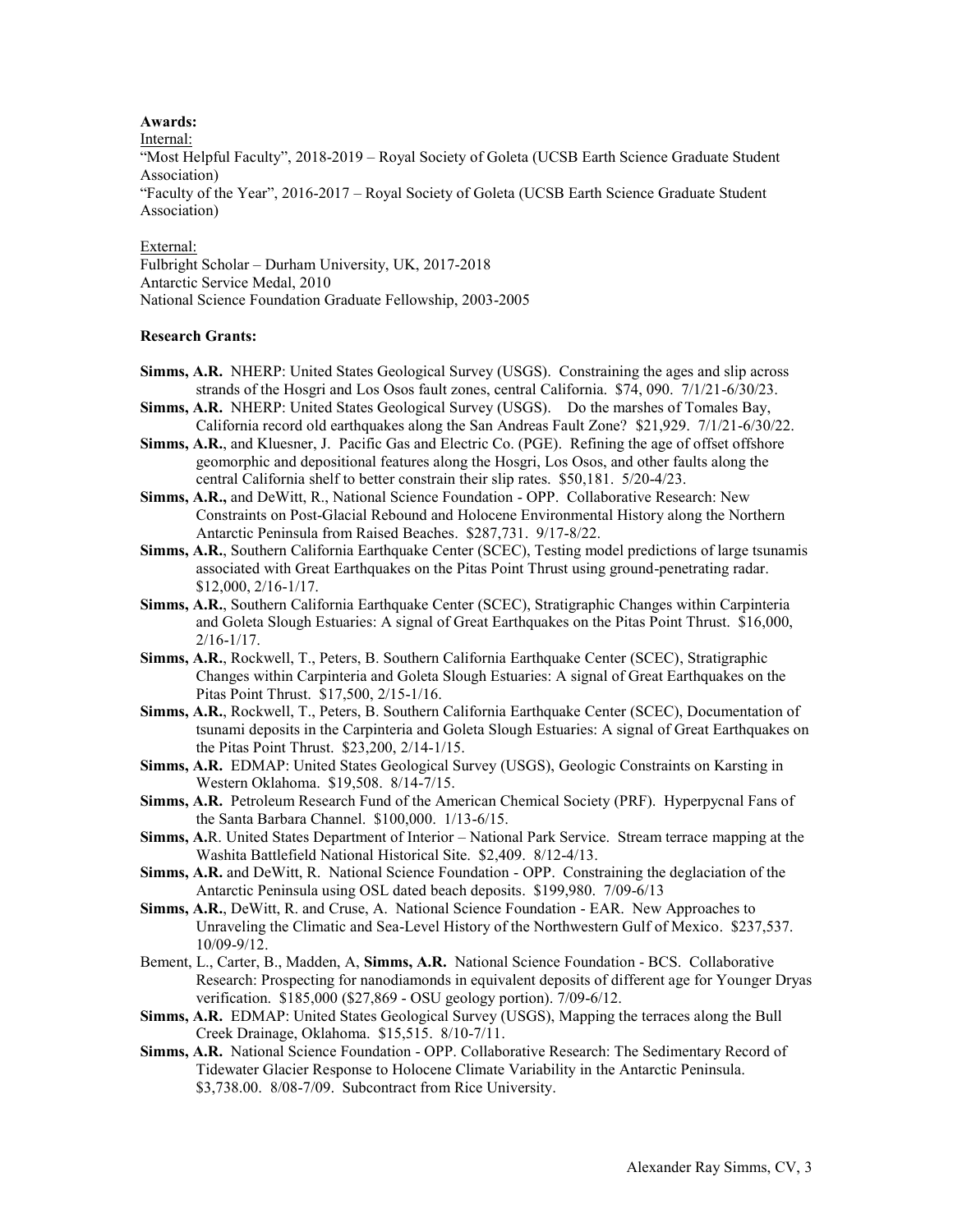- **Simms, A.R.** EDMAP: United States Geological Survey (USGS), Determining the Impact of Relative Sea-Level Changes on the Permian Rocks of Western Oklahoma. \$11,881. 8/08-7/09.
- **Simms, A.R.** and Stephens, P. Petroleum Research Fund of the American Chemical Society (PRF), Summer Research Fellow Supplement, \$8,000. 5/08-9/08.
- **Simms, A.R.** and Kalchgruber, R. SGER: National Science Foundation OPP, Testing the use of OSL dating of beach deposits along the Antarctic Peninsula, \$20,188. 3/07-2/08.
- **Simms, A.R.** Petroleum Research Fund of the American Chemical Society (PRF), Controls on the development of mixed siliciclastic/carbonate under-filled incised valleys: Lessons from the late Pleistocene/ Holocene history of Baffin Bay, Texas, \$35,000. 7/06-6/08.

# **Academic Service and Affiliations:**

*Associate Editor: Lithosphere, 2020-Pr.*

*Guest Editor: Earth Systems Science Data special issue: 2020-2022*

*PalSea (Paleoconstraints on Sea-Level Rise) Workshop Co-organizer, 2020, 2021*

- *Theme 2 Co-Leader, INSTANT (INStabilities & Thresholds in ANTarctica) – SCAR (Scientific Committee on Antarctic Research) -sponsored group, 2021-Pr.*
- *Scientific Committee, SEPM International Sedimentary Geoscience Congress, 2019-2020*
- *Steering Committee for SERCE – Solid Earth Response and Influence on Cryosphere (Scientific Committee on Antarctic Research), 2017-2020*

*STEPPE Business Committee, 2015-2016*

*Early Career Councilor, SEPM, 2013-2014*

*Shepard Medalist Committee, SEPM, 2010-2012*

*Headquarters and Business Committee, SEPM, 2006-2009.*

*Management Board, GSA-South Central section, 2006.*

*Treasurer/Secretary, GSA-South Central section, 2007-2010.*

- *Fieldtrip Leader,* AAPG/SEPM Student Fieldtrip, "Quaternary Depositional Environments of the East Texas Coast and Shelf: Analogs for Ancient Deposits. AAPG/SEPM Annual Convention, April 7, 2006 and April 4, 2014.
- *Fieldtrip Leader,* Pacific Section, SEPM/AAPG Fieldtrip, "Depositional Environments along an Active Margin", May, 2015
- *Fieldtrip Leader,* Depositional Systems of the Eastern San Juan Basin, Oklahoma State University Arts and Sciences Outreach, 5/08.
- *Session Chair*, SEPM Student Poster Session, AAPG/SEPM Annual Convention, April, 2007; GSA Annual Meeting, Nov., 2009; GSA Annual Meeting, Oct., 2013; AAPG/SEPM Annual Convention, April 2014, Pacific Section, SEPM/AAPG Annual Meeting, May 2015, Pacific Section GSA, May 2016, AAPG/SEPM Annual Convention, April 2017.

*Formal Reviewer:*

*Science, Proceedings of the National Academy of Sciences, Science Advances, Scientific Reports, Geology, Earth-Science Reviews, Geophysical Research Letters, Journal of Geophysical Research, Quaternary Science Reviews, Geological Society of America Bulletin, Earth and Planetary Science Letters, Terra Nova, Geosphere*, *Marine Geology*, *Marine and Petroleum Geology,* G*lobal and Planetary Change, Sedimentology*, *Sedimentary Geology*, *Journal of Sedimentary Research*, *Quaternary Research*, *Quaternary International*, *Basin Research*, *Geomorphology*, *Ocean and Coastal Management, Earth Surface Processes and Landforms, Climate Change, P3, G3, Journal of Coastal Research, Continental Shelf Research, Journal of Island & Coastal Archeology, Western North American Naturalist, Marine Geophysical Research,*  STAR Program: Environmental Protection Agency, NCCIR: Department of Energy, National Environmental Research Council of the UK, National Science Foundation, German National Science Foundation, Polish Science Foundation, State of Louisiana, NERSC (Canada), Dutch Science Foundation, American Chemical Society – Petroleum Research Fund, AAPG Annual Meeting and Convention.

*Faculty Promotion Reviewer: external to UCSB:* 6x

- *Panelist:* National Science Foundation (5), Environmental Protection Agency (2), Fulbright Commission (2)
- *Member*: Society for Sedimentary Geology (SEPM), Geological Society of America (GSA), American Geophysical Union (AGU), American Association of Petroleum Geologists (AAPG)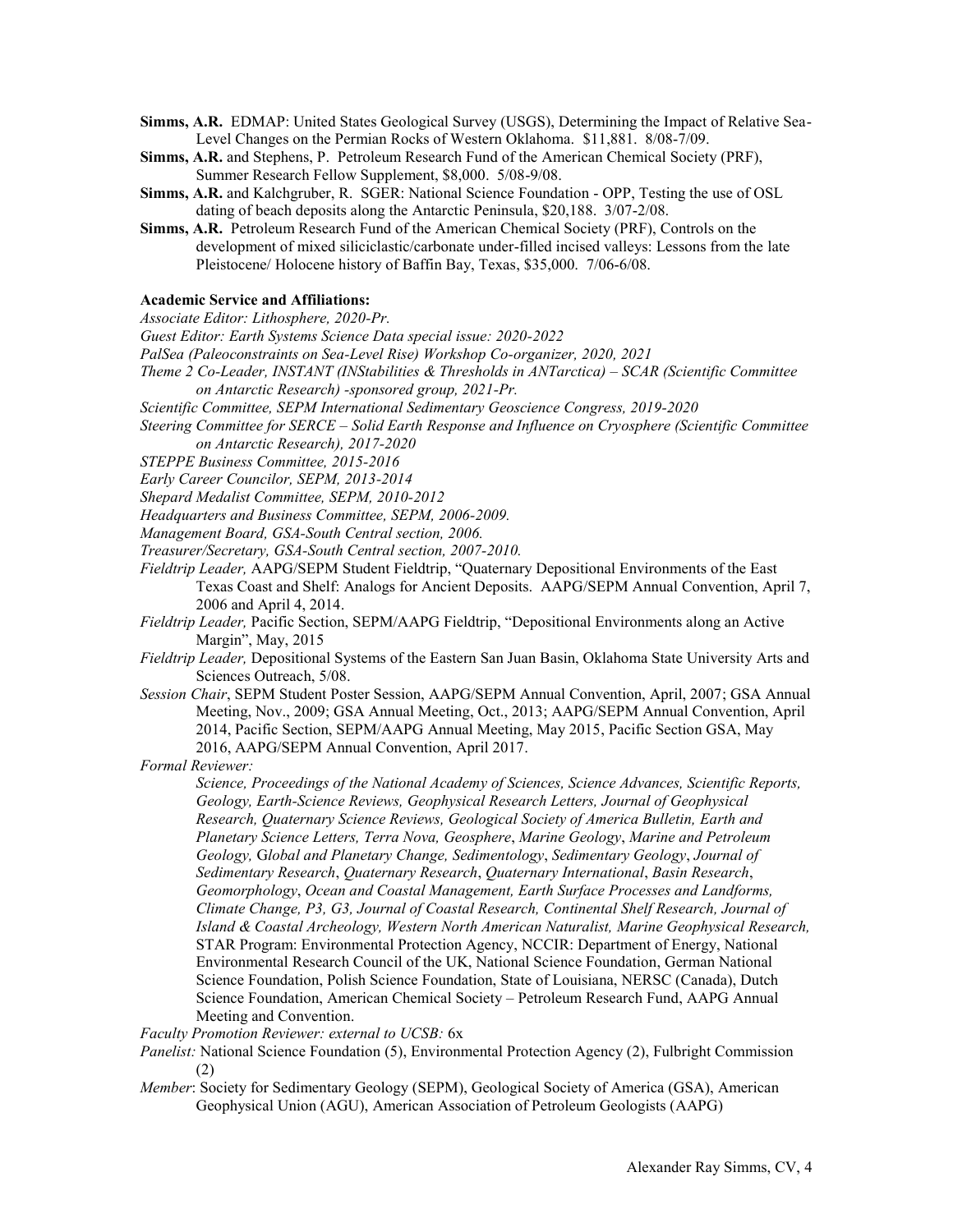**Publications** (underline denotes student author from Simms lab):

#### **In Press:**

Reynolds, L.C., **Simms, A.R.**, Rockwell, T.; Yokoyama, Y., Miyairi, Y., and Hangsterfer, A. (in press). Sedimentary response of a microtidal estuary to coseismic subsidence. *Geological Society of America Bulletin.*

#### **2022:**

- [76] Ryang, W.H., **Simms, A.R.**, Yoon, H.H., Chun, S.S., and Kong, G.S. (2022). Last interglacial sealevel proxies in the Korea Peninsula. *Earth System Science Data* 14: 117-142.
- [75] **Simms, A.R.,** Best, L., Shennan, I., Bradley, S.L., Small, D., Bustamante, E., Lightowler, A., Osleger, D., Sefton, J. (2022). Investigating the roles of relative sea-level change and glacio-isostatic adjustment on the retreat of a marine based ice stream in NW Scotland. *Quaternary Science Reviews* 277: 107366.
- [74] Best, L., **Simms, A.R.**, Brader, M., Lloyd, J., Sefton, J., and Shennan, I. (in press). Local and regional constraints on relative sea-level changes in southern Isle of Skye, Scotland, since the Last Glacial Maximum. *Journal of Quaternary Science* 37: 59-70*.*

### **2021:**

- [73] **Simms, A.R.,** Bentley, M.J., Simkins, L.M., Zurbuchen, J., Reynolds, L.C., DeWitt, R., Thomas, E.R. (2021). Evidence for a "Little Ice Age" glacial advance within the Antarctic Peninsula – Examples from glacially-overrun raised beaches. *Quaternary Science Reviews 271: 10791.*
- [72] **Simms, A.R.** (2021). Last interglacial sea levels within the Gulf of Mexico and northwestern Caribbean Sea. *Earth System Science Data* 13: 1419-1439.

#### **2020:**

- [71] Zurbuchen, J., Simms, A.R., and Huot, S. (2020). Episodic coastal progradation of the coastal Oxnard Plain, southern California. *Journal of Coastal Research* 36: 1130-1144.
- [70] **Simms, A.R**., Rood, D.H., Rockwell, T.K. (2020). Correcting MIS5e and 5a sea-level estimates for tectonic uplift, an example from southern California. *Quaternary Science Reviews* 248: 106571.
- [69] Switzer, A.D., Gouramanis, C., Bristow, C.S., and **Simms, A.R.** (2020). Chapter 8: Groundpenetrating radar (GPR) in coastal hazard studies. In: Engel, M., Pilarczyk, J., May, S.M., Brill, D., Garrett, E.G. (Eds.) *Geological Records of Tsunamis and Other Extreme Waves*, p. 143-168. Elsevier.
- [68] Zurbuchen, J., **Simms, A.R.**, Warrick, J.A., Miller, I.M., Ritchie, A. (2020). A model for the growth and development of wave-dominated deltas fed by small mountainous rivers: Insights from the Elwha River delta, Washington. *Sedimentology* 67: 2310-2331.
- [67] Rice, J.A, **Simms, A.R.**, Buzas-Stephens, P., Steel, E., Livsey, D., Reynolds, L.C., Yokoyama, Y., and Halihan, T. (2020). Deltaic response to climate change: The Holocene history of the Nueces Delta. *Global and Planetary Change* 191: 103213

### **2019:**

- [66] Zurbuchen, J., **Simms, A.R.** (2019). Late Holocene ice-mass changes recorded in a relative sea-level record from Joinville Island, Antartica. *Geology* 47: 1064-1068.
- [65] King, B., **Simms, A.R.,** and Simkins, L.M., (2019). The stratigraphic architecture of small incised valleys along an active margin: Examples from the Oceanside littoral cell of the southern California Coast, In Marsaglia, K., Schwalbach, J., and Behl, R. (eds.), *From Mountains to the Abyss: The California Borderland as an Archive of Southern California Geologic Evolution*. SEPM Special Publication 110: 78-86.
- [64] Reinhard, A.A., Jackson, M.G., Blusztajn, J., Koppers, A.A.P., **Simms, A.R.**, Konter, J.G., (2019). "Petit Spot" rejuvenated volcanism superimposed on plume-derived Samoan Shield volcanoes: evidence from a 645-m drill core from Tutuila Island, American Samoa. *Geochemistry, Geophysics, Geosystems* 20: 1485-1507.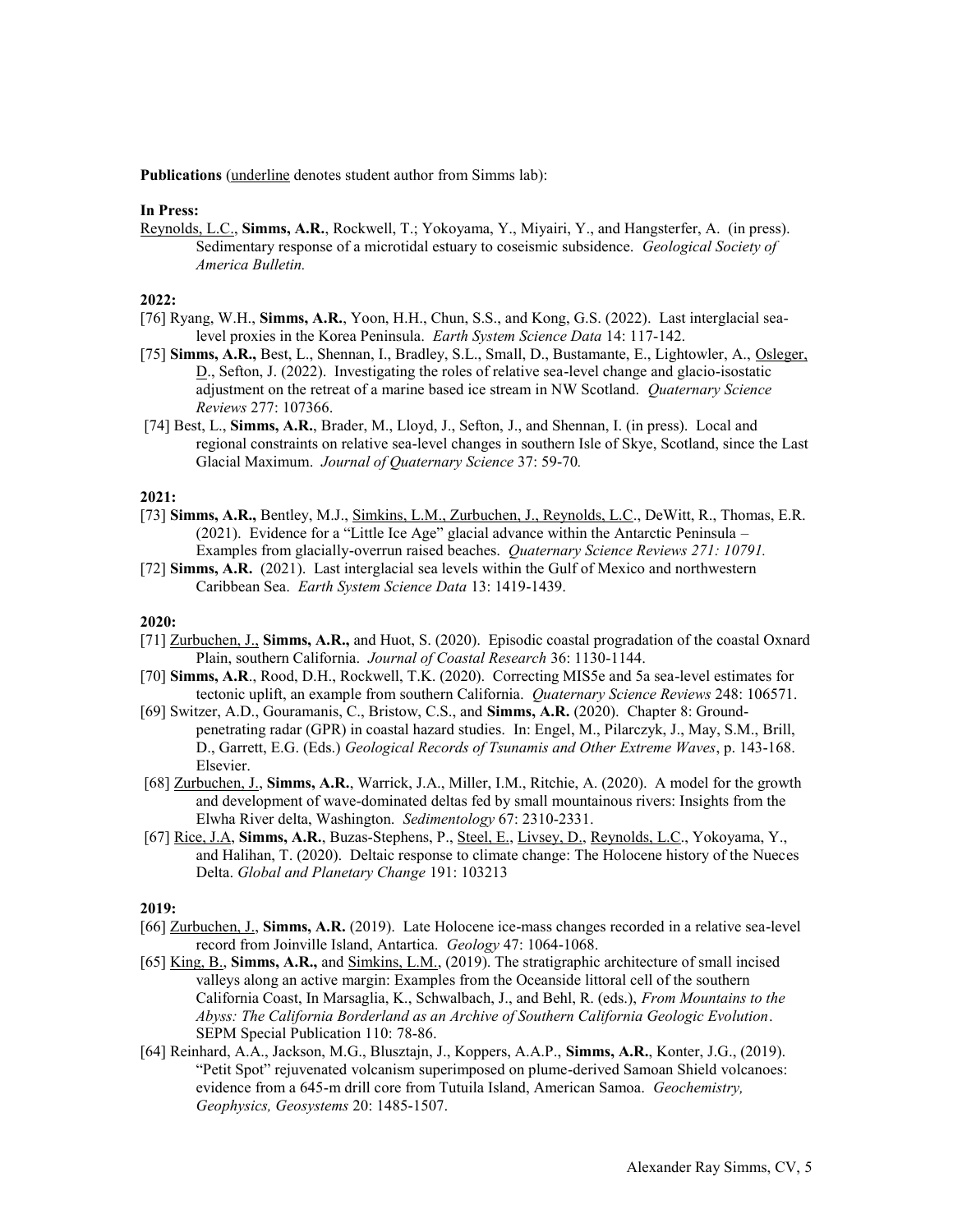- [63] Gebbie, G., **Simms, A.R.**, Lisiecki, L.E., (2019). Why estimates of glacial ice loss should be biased low. *Earth and Planetary Science Letters* 515: 112-124.
- [62] **Simms, A.R.**, Lisiekci,L., Gebbie, G., Whitehouse, P.L., Clark, J.F., (2019). Balancing the last glacial maximum (LGM) sea-level budget. *Quaternary Science Reviews* 205: 143-153.

- [61] Steel, E., **Simms, A.R.**, Steel, R., Olariu, C. (2018). Hyperpycnal delivery of sand to the continental shelf: insights from the Jurassic Lajas Formation, Neuquen Basin, Argentina. *Sedimentology* 65: 2149-2170.
- [60] **Simms, A.R.,** Whitehouse, P.L., Simkins, L.M., Nield, G., DeWitt, R., Bentley, M.J. (2018). Late Holocene relative sea levels near Palmer Station, northern Antarctic Peninsula, strongly controlled by late Holocene ice-mass changes. *Quaternary Science Reviews* 199: 49-59.
- [59] **Simms, A.R.**, Rodriguez, A.B., Anderson, J.B. (2018). Bayhead deltas and shorelines: Insights from modern and ancient examples. *Sedimentary Geology* 374: 17-35.
- [58] Reynolds, L.C., **Simms, A.R.**, Ejarque, A., King, B., Anderson, R.S., Carlin, J.A., Bentz, J.M., Rockwell, T.K., Peters, R. (2018). Coastal flooding and the 1861-2 California storm season. *Marine Geology 400: 49-59.*
- [57] Ferguson, S., Warny, S., Anderson, J.B., **Simms, A.R.**, Escarguel, G. (2018). Holocene vegetation and climate evolution of Corpus Christi and Trinity bays: Implications on coastal Texas source-tosink deposition. *Geobios 51: 123-135*.
- [56] Stocchi, P., Vacchi, M., Lorscheild, T., de Boer, V., **Simms, A.R.**, van de Wal, R.S.W., Vermeersen, B.L.A., Pappalardo, M., Rovere, A., (2018). MIS5e relative sea-level changes in the Mediterranean Sea: Contribution of isostatic disequilibrium. *Quaternary Science Reviews* 185: 122-134.
- [55] Ferguson, S., Warny, S., Anderson, J.B., **Simms, A.R.**, and White, C., (2018). Breaching of Mustang Island in response to the 8.2 ka sea-level event and impact on Corpus Christi Bay, Gulf of Mexico: implications for future coastal change. *The Holocene* 28: 166-172.

#### **2017:**

- [54] **Simms, A.R.**, DeWitt, R., Zurbuchen, J., and Vaughn, P., (2017). Coastal erosion and recovery from a Cascadia subduction zone earthquake and tsunami. *Marine Geology* 392: 30-40.
- [53] Milliken, K., Anderson, J.B., **Simms, A.R.**, and Blum, M., (2017). A Holocene record of alluvial sediment flux related to climate: case studies from the northern Gulf of Mexico. *Journal of Sedimentary Research* 87:780-794.
- [52] Buzas, M., Hayek, L.-A. C., Buzas-Stephens, P., **Simms, A.R.**, (2017). The ecological balance of nature and the evolution of Baffin Bay, Texas. *Journal of Foraminiferal Research* 47: 219-227.
- [51] Ashford, J., Zane, L., Torres, J., La Mesa, M., and **Simms, A.R.**, (2017). Population structure and life history connectivity of Antarctic Silverfish (*Pleuragramma antarctica*) in Southern Ocean ecosystem, In: Vacchi, M., Pisano, E., and Ghigliotti, L., The Antarctic Silverfish – A Keystone Species in a Changing Ecosystem. Springer. p. 193-234.
- [50] Steel, E., Buttles, J., **Simms, A.R.,** Mohrig, D., and Meiburg, E., (2017). The role of buoyancy reversal in turbidite deposition and submarine fan geometry. *Geology* 45: 35-38*.*

### **2016:**

- [49] Simkins, L.M., DeWitt, R., **Simms, A.R.**, Briggs, S., Shapiro, R.S. (2016). Investigation of optically stimulated luminescence behavior of quartz from crystalline rock surfaces: A look forward. *Quaternary Geochronology* 36: 161-173.
- [48] Livsey, D.N., **Simms, A.R.**, (2016). Episodic flooding of estuarine environments in response to drying climate over the last 6,000 years in Baffin Bay, Texas. *Marine Geology* 381: 142-162.
- [47] Steel, E., Simms, A.R., Warrick, J. and Yokoyama, Y. (2016). Highstand shelf fans: The role of buoyancy reversal in the deposition of a new type of shelf sandbody. *Geological Society of America Bulletin* 128:1717-1724.
- [46] Simms, A.R., Reynolds, L.C., Bentz, M.J., Roman, A., Rockwell, T., and Peters, R. (2016). Tectonic subsidence of California estuaries increases forecasts of relative sea-level rise. *Estuaries and Coasts* 39:1571-1581*.*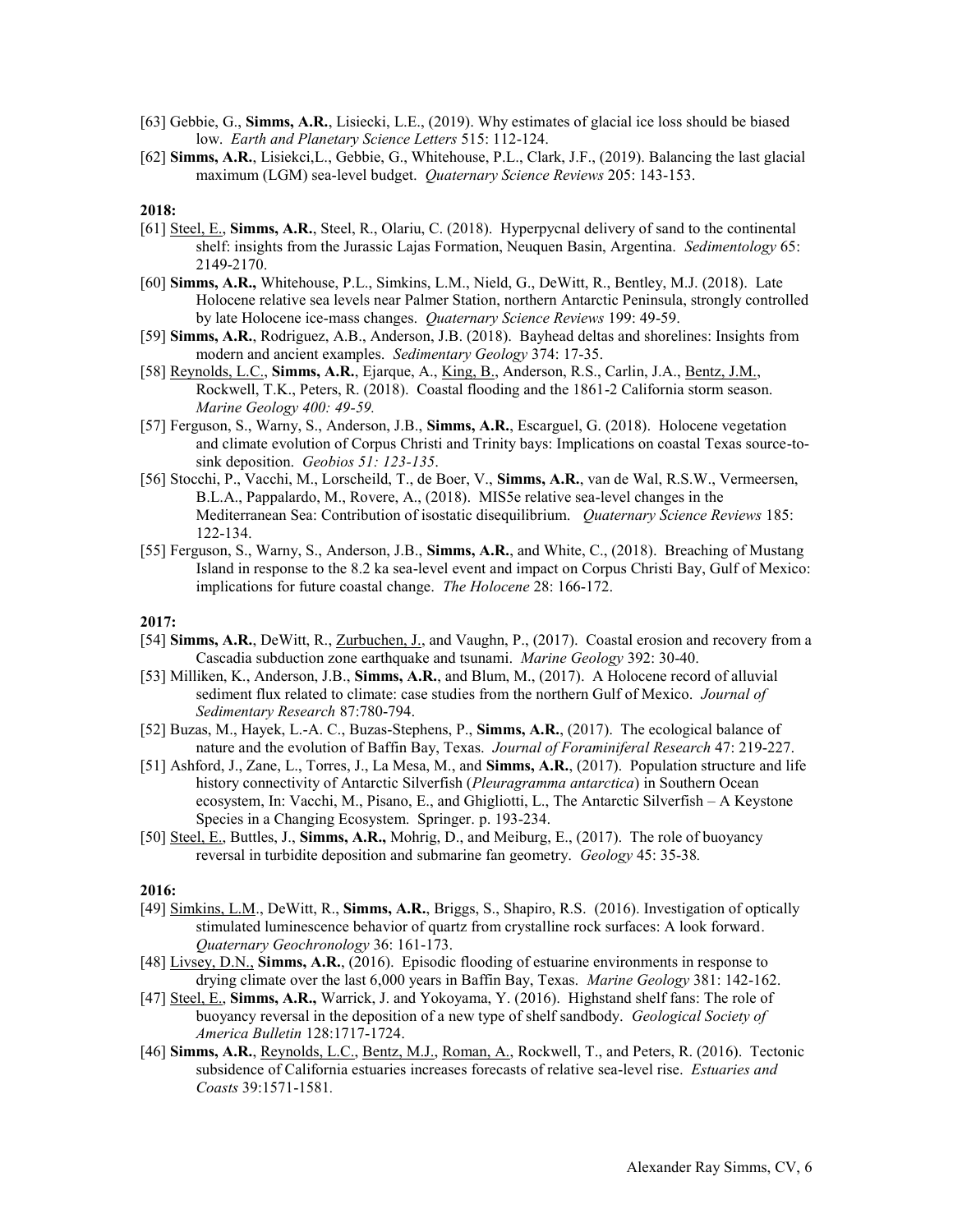- [45] Anderson, J.B., Wallace, D.J., **Simms, A.R.**, Rodriguez, A.B., Weight, R.W.R., and Taha, Z.P. (2016). Recycling sediments between source and sink during a eustatic cycle: Systems of late Quaternary northwestern Gulf of Mexico Basin. *Earth-Science Reviews* 153: 111-138.
- [44] Livsey, D.N., **Simms, A.R.**, Hangsterfer, A., Nisbet, R.A., and DeWitt, R. (2016). Drought modulated by North Atlantic sea surface temperatures for the last 3,000 years along the northwestern Gulf of Mexico. *Quaternary Science Reviews* 135: 54-64.
- [43] Azura, H.M., **Simms, A.R.**, Bement, L.C., Carter, B.J., Conley, T., Wolderqauy, A., Johnson, W.C., and Jaiswal, P. (2016). Geomorphic and sedimentary responses of the Bull Creek Valley (Southern High Plains, USA) to Pleistocene and Holocene environmental change. *Quaternary Research* 85: 118-132
- [42] **Simms, A.R**., Rouby, H., and Lambeck, K. (2016). Marine terraces and rates of vertical tectonic motion: The importance of glacio-isostatic adjustment along the Pacific Coast of central North America. *Geological Society of America Bulletin* 128: 81-93.

- [41] Reynolds, L.C., and **Simms, A.R.** Late (2015). Quaternary relative sea level in Southern California and Monterey Bay. *Quaternary Science Reviews* 126: 57-66.
- [40] Simkins, L.M., **Simms, A.R.**, and DeWitt, R. (2015). Assessing the link between coastal morphology, wave energy, and sea ice throughout the Holocene from Antarctic raised beaches. *Journal of Quaternary Science* 30: 335-348.
- [39] Holmquist, J., Reynolds, L., Brown, L., Southon, J., **Simms, A.R.**, and MacDonald, G. (2015). Marine radiocarbon reservoir values in southern California estuaries: interspecies, latitudinal, and interannual variability. *Radiocarbon* 57: 449-458.
- [38] Ejarque, A., Anderson, R.S., **Simms, A.R.**, and Gentry, B.J. (2015). Prehistoric fires and the shaping of colonial transported landscapes in southern California: A paleoenvironmental study at Dune Pond, Santa Barbara County. *Quaternary Science Reviews* 112: 181-196.
- [37] **Simms, A.R.** and Rodriguez, A.B. (2015). The influence of valley morphology on the rate of bayhead delta progradation. *Journal of Sedimentary Research* 85: 38-44.

### **2014:**

- [36] The RAISED Consortium, Bentley, M.J...(76 other authors), **Simms, A.R.** (2014). A communitybased geological reconstruction of Antarctic Ice Sheet deglaciation since the Last Glacial Maximum. *Quaternary Science Reviews* 11:1-9.
- [35] O Cofaigh, C, Davies, B.J. Livingstone, S.J., Smith, J.A,. Johnson, J.S., Hocking, E.P., Hodgson, D.A., Anderson, J.B., Bentley, M.J., Canals, M., Domack, E., Dowdeswell, J.A., Evans, J., Glasser, N.F., Hillenbrand, C.-D., Larter, R.D., Roberts, S.J., **Simms, A.R.** (2014). Reconstruction of ice-sheet changes in the Antarctic Peninsula since the Last Glacial Maximum. *Quaternary Science Reviews* 11:87-110.
- [34] Anderson, J.B., Wallace, D.J., **Simms, A.R.**, Rodriguez, A.B., Milliken, K.T. (2014). Variable response of coastal environments of the northwestern Gulf of Mexico to sea-level rise and climate change: Implications for future change. *Marine Geology* 352: 348-366.
- [33] Buzas-Stephens, P., Livsey, D.N., **Simms, A.R.,** Buzas, M.A. (2014). Estuarine foraminifera record Holocene stratigraphic changes and Holocene climate changes in ENSO and the North American monsoon: Baffin Bay, Texas. *Palaeogeography, Palaeoclimatology, Palaeoecology* 404: 44-56.
- [32] **Simms, A**.**R.**, and Rodriguez, A.B. (2014). Where do coastlines stabilize following rapid retreat? *Geophysical Research Letters* 41: 1698-1703.
- [31] Bement, L.C., Madden, A.S., Carter, B.J., **Simms, A.R.**, Swindle, A.L., Alexander, H.M., Fine, S., and Benamara, M. (2014). Quantifying the distribution of nanodiamonds in pre-Younger Dryas to recent age deposits along Bull Creek, Oklahoma Panhandle, USA. *Proceedings of the National Academy of Sciences* 111: 1726-1731.

#### **2013:**

[30] **Simms, A.R.**, Anderson, J.B., DeWitt, R., Lambeck, K., and Purcell, A., (2013). Quantifying rates of coastal subsidence since the last interglacial and the role of sediment loading. *Global and Planetary Change* 111: 296-308.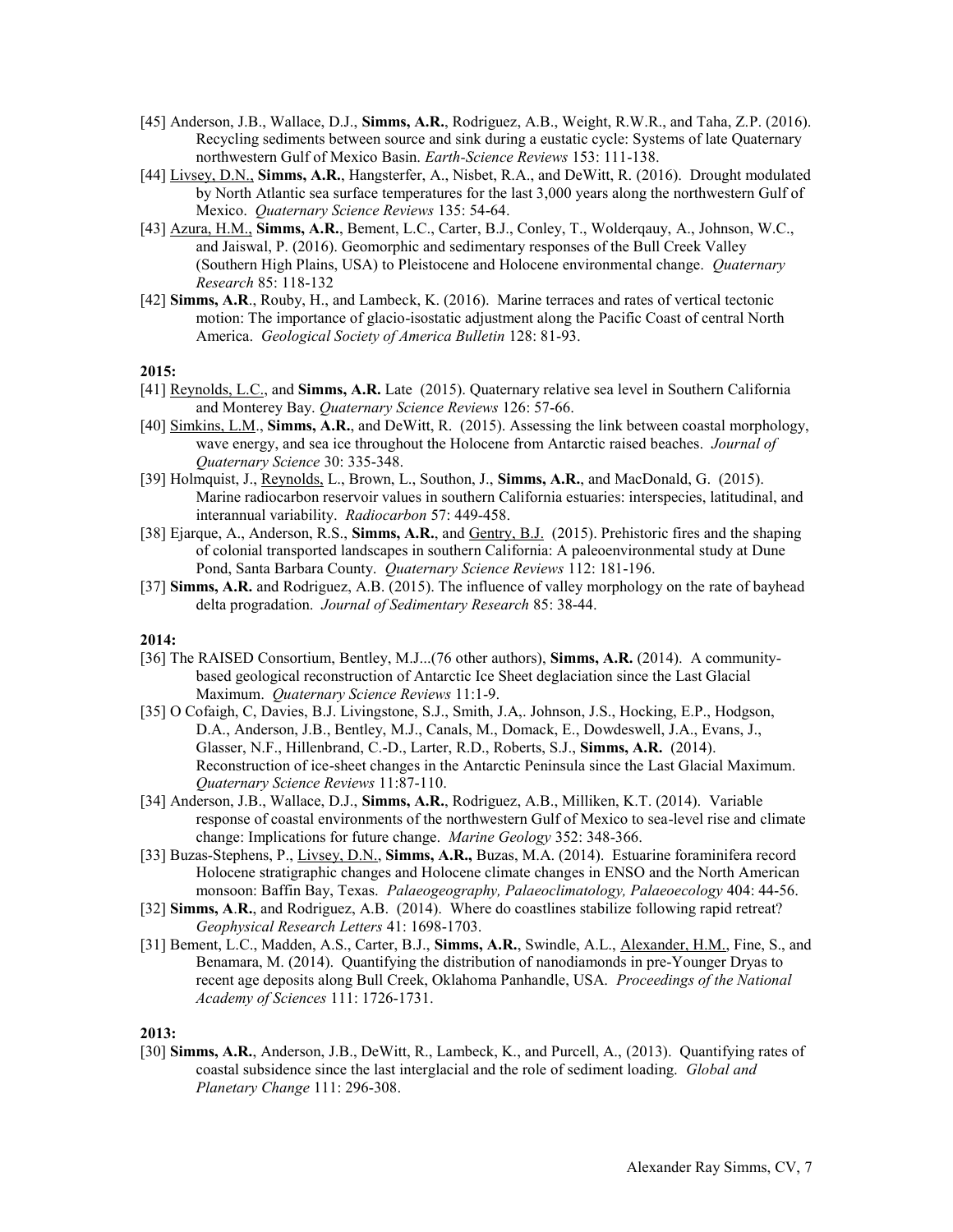- [29] Simkins, L.M., **Simms, A.R.**, DeWitt, R., (2013). Relative sea-level history of Marguerite Bay, Antarctic Peninsula derived from optically stimulated luminescence-dated beach cobbles. *Quaternary Science Reviews 77: 141-155*.
- [28] Livsey, D. and **Simms, A.R.**, (2013). Holocene sea-level change derived from microbial mats. *Geology* 41: 971-974.
- [27] Simkins, L.M., DeWitt, R., **Simms, A.R.**, (2013). Methods to reduce sample carrier contamination for luminescence measurements. *Ancient TL* 31: 19-28.
- [26] Warrick, J.A., **Simms, A.R**., Ritchie, A., Steel, E., Dartnell, P., Conrad, J.E., and Finlayson, D.P. (2013). Hyperpycnal plume-derived fans in the Santa Barbara Channel, California. *Geophysical Research Letters* 40: 2081-2086.
- [25] Anderson, J.B., Kirshner, A., **Simms, A.R.** (2013), Constraints on the Antarctic Ice Sheet configuration during and following the Last Glacial Maximum and its episodic contribution to sealevel rise. In: Hambrey, M.J., Barker, P.F., Barrett, P.J., Bowman, V., Davies, B., Smellie, J.L., and Tranter, M. (eds.). *Antarctic Palaeoenvironments and Earth-Surface Processes*, Geological Society of London Special Publication 381: 215-232*.*
- [24] Livsey, D.N., **Simms, A.R**., Clary, W., Wellner, J.S., Anderson, J.B., and Chandler, J.P., (2013). Fourier grain-shape analysis of Antarctic marine core: the relative influence of provenance and glacial activity on grain-shape. *Journal of Sedimentary Research 83:80-90*.

- [23] Simkins, L.M., **Simms, A.R.**, Cruse, A.M., Troiani, T., Atekwana, E.A., Puckette, J., and Yokoyama, Y. (2012). Correlation of early and mid-Holocene events using magnetic susceptibility in estuarine cores. *Palaeogeography, Palaeoclimatology, Palaeoecology* 346-347: 95-107.
- [22] **Simms, A.R.**, DeWitt, R., Ivins, E.R., Kouremenos, P., and Simkins, L.M. (2012), Determining the timing of the Little Ice Age in the Antarctic Peninsula from raised beaches. *Quaternary Science Reviews 47:41-55.*
- [21] Poland, Z. and **Simms, A.R.** (2012), Sedimentology of an erg-erg margin depositional system, the Rush Springs Sandstone of western Oklahoma: implications for paleowinds across northwestern Pangea during the Guadalupian (middle Permian). *Journal of Sedimentary Research* 82:345-363.
- [20] Valentine, D.W., Keller, E.A., Carver, G., Li, W.-H., Manhart, C., **Simms, A.R.** (2012), Paleoseismicity of the southern end of the Cascadia Subduction Zone, northwestern California, USA. *Bulletin of the Seismological Society of America 102: 1059-1078*.
- [19] Woldearegay, A., Jaiswal, P., **Simms, A.R**., Alexander H., Bement, L.C., and Carter, B.J. (2012), Ultrashallow depth imaging of a channel stratigraphy with first-arrival traveltime inversion and prestack depth migration: A case study from Bull Creek, Oklahoma. *Geophysics* 77:1-10.

### **2011:**

- [18] Wellner, J.S., Anderson, J.B., Werner, E., Weaver, F.M., Kirshner, A., Livsey, D., and **Simms, A.R.** (2011). History of an evolving ice sheet as recorded in SHALDRIL cores from the northwestern Weddell Sea, Antarctica. In: *Tectonic, Climatic, and Cryospheric Evolution of the Antarctic Peninsula*, AGU Monograph Series 63: 131-152.
- [17] Anderson, J.B., Warny, S., Askin, R.A., Wellner, J.S., Bohaty, S.M., Kirshner, A., Livsey, D.N., **Simms, A.R.**, Smith, T.R., Ehrmann, W., Lawver, L.A., Barbeau, D., Wise, S.W., Kulhenek, D.K., Weaver, F.M., Mojewski, W. (2011). Progressive Cenozoic cooling and the demise of Antarctica's last refugium. *Proceedings of the National Academy of Sciences* 108: 11356-11360.
- [16] **Simms, A.R., Milliken, K.T., Anderson, J.B. Wellner, J.S.** (2011). The marine record of deglaciation of the South Shetland Islands, Antarctica since the Last Glacial Maximum. *Quaternary Science Reviews* 30: 1583-1601*.*
- [15] Troiani, T., **Simms, A.R.**, Dellapenna, T., Piper, E., and Yokoyama, Y. (2011). The importance of sea-level and climate change, including wind energy, on the evolution of a coastal estuary: Copano Bay, Texas. *Marine Geology* 280, p.1-19.
- [14] **Simms, A**.**R.**, DeWitt, R., Kouremenos, P., Drewry, A.M. (2011). A new approach to reconstructing sea levels in Antarctica using optically stimulated luminescence of cobble surfaces. *Quaternary Geochronology* 6, p. 50-60.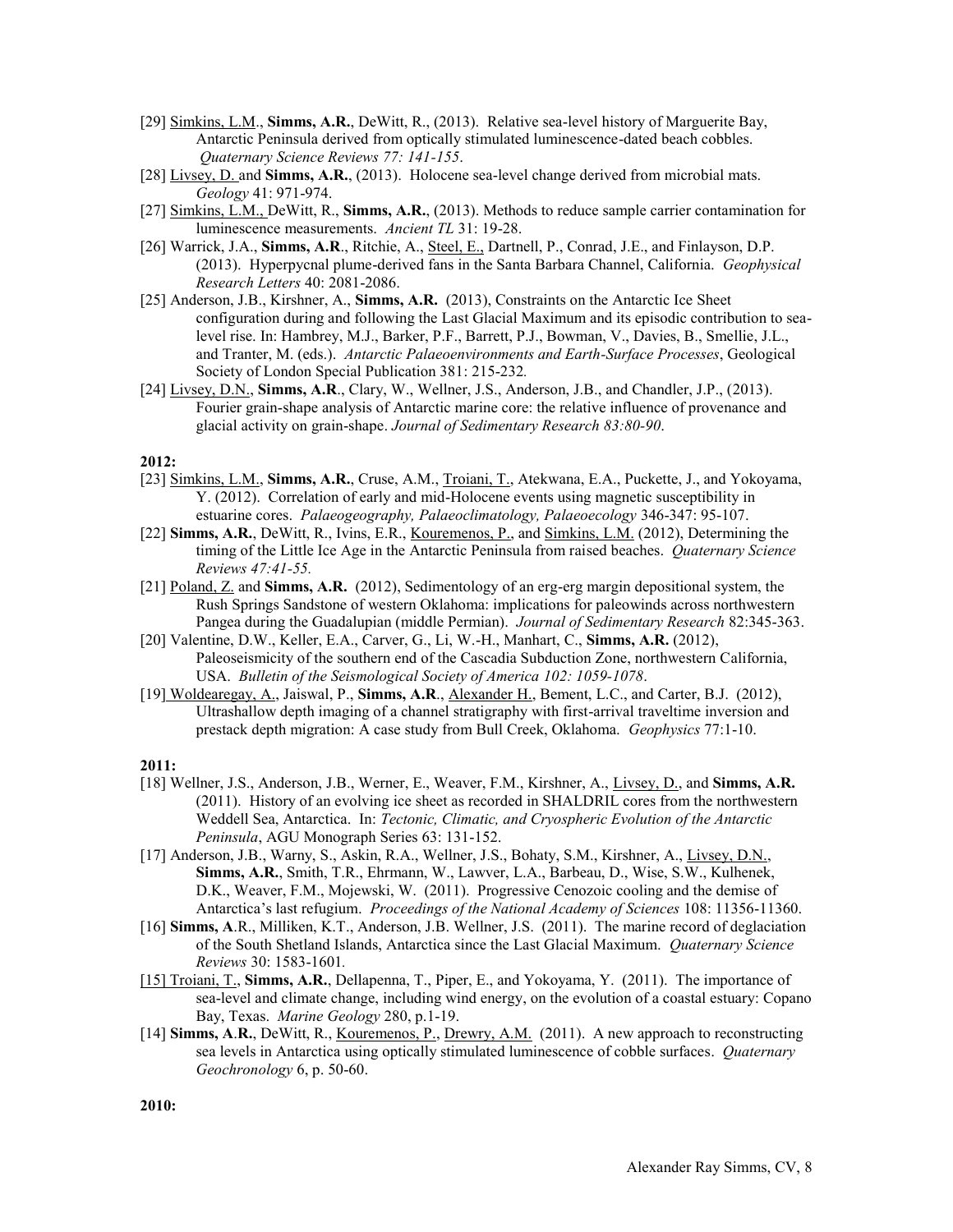- [13] Anderson, J.B., Milliken, K.T., Wallace, D., Rodriguez, A. B., **Simms, A.R.**, (2010). Coastal impact of accelerated sea-level rise underrated. *EOS Trans AGU* 91(23), p. 205-206.
- [12] **Simms, A.R.**, Aryal, N., Miller, L.\*, Yokoyama, Y. (2010). The incised valley of Baffin Bay, Texas: a tale of two climates. *Sedimentology* 57, p642-669.
- [11] Rodriguez, A. B., **Simms, A.R.**, Anderson, J.B. (*2010*). Bay-head deltas across the northern Gulf of Mexico back step in response to the 8.2 ka cooling event. *Quaternary Science Reviews* 29, p. 3983-3993.

- [10] **Simms, A.R.**, Aryal, N., Yokoyama, Y., Matsuzaki, H., and DeWitt, R. (2009). Insights on a proposed mid-Holocene highstand along the northwestern Gulf of Mexico from the evolution of small coastal ponds. *Journal of Sedimentary Research* 79, p. 757-772.
- [9] **Simms, A.R.**, DeWitt, R., Rodriguez, A.B., Lambeck, K., and Anderson, J.B., (*2009*), Revisiting marine isotope stage 3-5a (MIS3-5a) sea levels within the northwestern Gulf of Mexico. *Global and Planetary Change* 66, p 100-111.

# **2008:**

- [8] **Simms, A.R.**, Anderson, J.B., Rodriguez, A.B., and Taviani, M., *2008*. Mechanisms controlling environmental changes within an estuary: Corpus Christi Bay, Texas, *in* Anderson, J.B. and Rodriguez, A.B. (eds.), *Response of Upper Gulf Coast Estuaries to Holocene Climate Change and Sea-Level Rise*, GSA Special Paper 443, p. 121-146.
- [7] Rodriguez, A.B., Greene D.L.Jr., Anderson, J.B., and **Simms, A.R.**, *2008*. Threshold-Response of Mobile Bay and eastern Mississippi Sound, Alabama to Changes in Accommodation Space and Sediment Sequestration, *in* Anderson, J.B. and Rodriguez, A.B. (eds.), *Response of Upper Gulf Coast Estuaries to Holocene Climate Change and Sea-Level Rise*, GSA Special Paper 443,p. 13- 29.

#### **2007:**

- [6] **Simms, A. R**., K. Lambeck, T. Purcell, J. B. Anderson, A. B. Rodriguez. *2007*. Sea-level history within the Gulf of Mexico since the Last Glacial Maximum with implications for the melting history of the Laurentide Ice Sheet. *Quaternary Science Reviews* 26, p 920-940.
- [5] **Simms, A. R.**, J. B. Anderson, K. T. Milliken, Z. P. Taha, and J. S. Wellner. *2007*. Geomorphology and age of the OIS 2 (last lowstand) sequence boundary on the northwestern Gulf of Mexico continental shelf. *in* Davis, R.J., Posamentier, H.W., Wood, L.J., and Cartwright, J.A. (eds.), *Seismic Geomorphology: Applications to Hydrocarbon Exploration and Production*, Geological Society of London Special Publication 277, p. 29-46.
- [4] Matteus, C.R., Rodriguez, A.B., Greene, D.L.Jr., **Simms, A.R.**, and Anderson, J.B., *2007*. Control of upstream variables on incised-valley dimension*. Journal of Sedimentary Research* 77, p. 213-224.

#### **2006:**

- [3] **Simms, A. R**., J. B. Anderson, Z. P. Taha, and A. B. Rodriguez. *2006*. Overfilled versus underfilled incised valleys: Lessons from the Quaternary Gulf of Mexico. *in* Dalrymple, R., Leckie, D., and Tillman, R. (Eds.), *Incised Valleys in Time and Space*, SEPM Special Publication 85, p. 117-139.
- [2] **Simms, A. R**., J. B. Anderson, and M. Blum. *2006*. Barrier-island aggradation via inlet migration: Mustang Island, Texas. *Sedimentary Geology* 187, p. 105-125.

#### **2005:**

[1] Rodriguez, A. B., J. B. Anderson, and **A. R. Simms**. *2005*. Terrace inundation as an autocyclic mechanism for parasequence formation: Galveston Estuary, Texas, USA. *Journal of Sedimentary Research* 75, p.608-620.

#### **Invited Presentations:**

**2004:** Oklahoma State University, School of Geology; ExxonMobil Production Research Company

**2005:** Oklahoma State University, School of Geology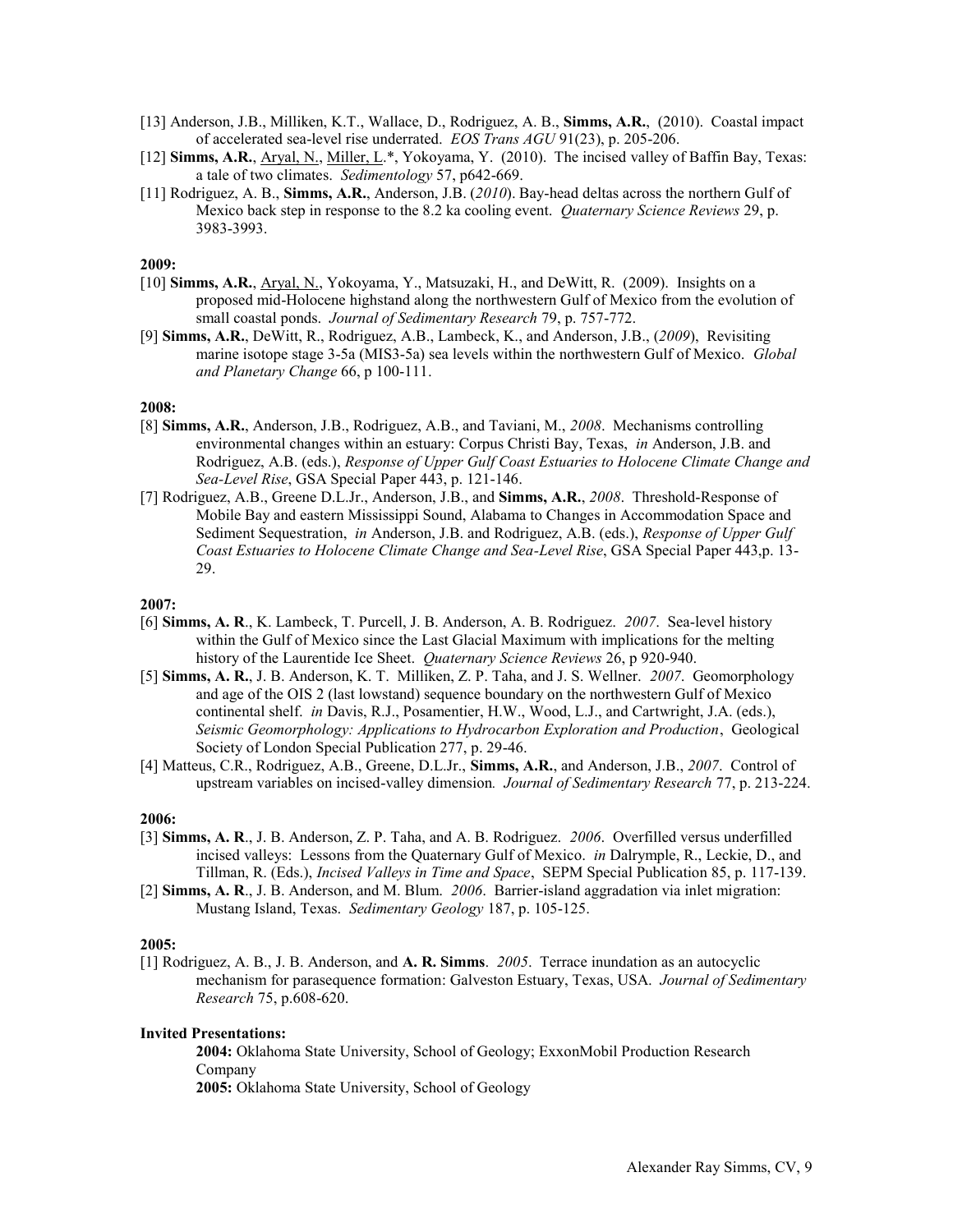**2006:** Langston University, Department of Biology; Tulsa Geological Society Research Group; University of Tulsa, Department of Geology and Geophysics **2007:** Northeastern State University (OK); Triple Junction Function (OK). **2008:** Northeastern Oklahoma Association of Math and Science Teachers. **2009:** University of Texas at Arlington, Department of Geology; University of California, Santa Barbara, Department of Earth Science; Oklahoma State University, Department of Animal Science; Oklahoma City Chapter of the Society for Professional Earth Scientists **2010:** AGU Fall Meeting (poster) **2011:** Caltech, Division of Geological Sciences **2012:** SLOLAM (Athens, Greece) **2013:** GSA Penrose/AGU Chapman Conference – Galveston, Texas; USGS Pacific Coastal Science Center, Santa Cruz, CA; Brigham Young University, Provo, UT **2015:** Coast Geological Society, Ventura, CA **2017:** San Joaquin Geological Society, Bakersfield, CA **2018:** Palmer Station, Antarctica; NIOZ, Texel, Netherlands **2020:** GSA Annual Meeting (online) **2021:** University of Gloucestershire; GSA Annual Meeting, Portland, OR; Coast Geological Society, Ventura, CA

### **Thesis Director:**

Michael Aufill (MS'07 – Newfield Exploration, Tulsa, OK), Niranjan Aryal (MS'07 – Schlumberger, Houston, TX), Peter Kouremenous (MS'08 – BP, Calgary, AB), Annie Drewry (MS'08 – Dark Horse Exploration, Tulsa, OK), Tyler Treece (MS'09 – EOG, Oklahoma City, OK), Taylor Troiani (MS'09 – Mack Energy, Oklahoma City, OK), Zachary Poland (MS'11 – Laredo Petroleum, Oklahoma City, OK), Katherine Jackson (MS'11 – S&M Energy, Midland, TX), Hanna Alexander (MS'12 – Broadbent & Associates, Denver, CO), Eva von Thury (MS'13 – Padre & Assoc., Santa Barbara, CA), Lauren Simkins (PhD'14 – Assistant Professor – University of Virginia.), Daniel Livsey (PhD'15 – USGS, Sacramento, CA), Johnathan Rice (MS'15 – D-Corp, Ventura, CA), Vanessa Brillo (MS'15 – Harvey Mudd, Los Angeles, CA), Michael Bentz (MS'16 – Apache, Houston, TX), Elisabeth Steel (PhD'17 – Assistant Professor – Queens University), Zach Nelson (MS'17 – DOGGR, Orcutt, CA), Laura Reynolds (PhD'18 – Assistant Professor – Worcester State University), Dillon Osleger (MS'18 – Nature Conservancy), Julie Zurbuchen (PhD'19 – BP, Houston, TX), Brittany Theilen (MS'20 – Geosyntec, Longbeach, CA), Cameron Gernant (MS'21 – Vandenburg Airforce Base, Lompoc, CA), Elisa Medri (PhD'24), Claire Divola (PhD'25), Emily Huffman (PhD'25).

#### **Thesis Committee Member:**

Sassan Mouri (MS - 06), Eric Gerding (MS - 07), Kurtis Boucher (MS - 07), Emiko Konishi (MS - 07), Brad Rogers (MS - 07), Mack Blackford (MS - 08), Cameron Thompson (MS - 08), Mike Sample (MS - 08), Jeff Gigstad (MS - 08), Andy Rihn (MS - 08), John Tackett (MS - 08), Patrick Cohorn (MS - 08), Joe Wicker (MS - 08), Britni Watson (MS - 08), Jeremiah Chrisman (MS - 09), Tony Moss (MS – 09), Ayodeji Bamijoko (MS – 09), Stuart Barnes (MS – 10), S. Byron Stephens (PhD - 10), Cody Manek (MS - 10), Travis Conley (MS – 10), Jeff Roden (MS-11), Ammanuel Woldearegay (MS-11), Jason P. Jones (MS-11), Jon Sanford (MS-11), Joseph Goodie (PhD-12), Andrew Rich (PhD-13), Jessica Thompson (PhD-13), Joseph Stern (PhD-14), Samantha Gwizd (MS-15), Al Neely (MS-15), Minda Monteagudo (MS-16), Chandler Adamaitis (MS-20), Nick Harrichhausen (PhD – 21).

#### **External Thesis Reviewer:**

Gilad Shtienberg (PhD- 2017; University of Haifa – Israel); Nonkululeko N. Dladla (PhD – 22; University of Kwazulu-Natal – South Africa),

#### **Undergraduate Student Research:**

Kristy Tetter (BS '06), Greg Federko (BS '08), Lauren Miller (OK-LSAMP, BS '09), Jared Roundtree (BS '09), Daniel Livsey (BS'10), Brent McCullough (BS'11), Sloan Anderson (BS'11), Beau Gentrey (BS'12), Julian Stahle (BS'13), Angel Roman (BS'14), Justin Steinmann (BS'15), Olivia Nicholson (BS'15),